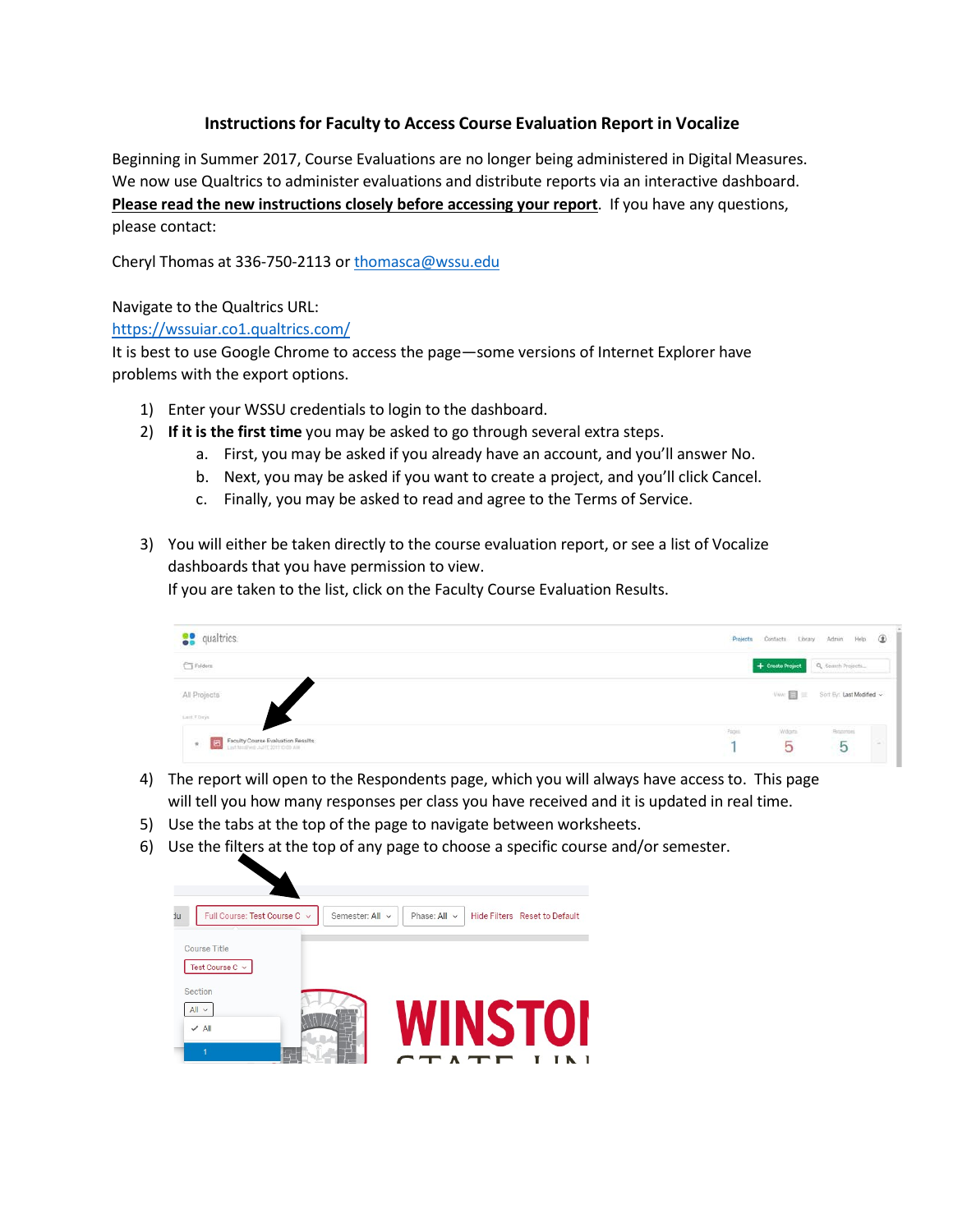The following pages are currently included in the Course Evaluation Report:

- a. **\*The Single Class Download** page should be filtered to show *one class* in *one semester* at a time. This report has *tables* with both percentages, an average, and response count for each question. Below those tables is an *Overall Course Summary*, which gives the aggregate percentages, average, and response count. Below that table are *comments* for the course.
- b. The Faculty Evaluation Report will give you *line graphs* showing the percentage of answers for each question. This will grow to show trend data over time.
- c. The Percentages Download will give you a *table* of percentages/counts for easy download.
- d. The Ad Hoc Report will give you *bar graphs* showing the average for each question and a gauge with the section average. This will grow to show trend data over time.
- e. The Averages Download will give you a *table* of averages for easy download
- f. The Comments page will show a list of all comments—these are presented without corrections to grammar, spelling, or punctuation. Instructions for downloading comments are at the top of the page.
- g. The DL & WIM Instructor page will show you *bar graphs* with percentages and averages for questions asked only in DL & WIM courses. If you did not teach any DL or WIM courses, this page will be blank.
- 7) Click on the Export icon in the top right corner of any page (except comments—those have separate instructions) to download a copy of your report.

| Faculty Course Evaluation Results - O |                                                                                                                                                                                                                                                                                                                                                                                                                                                                            |                                                  |                                   |                                                                  | Projects Contacts Library |             |             |   |
|---------------------------------------|----------------------------------------------------------------------------------------------------------------------------------------------------------------------------------------------------------------------------------------------------------------------------------------------------------------------------------------------------------------------------------------------------------------------------------------------------------------------------|--------------------------------------------------|-----------------------------------|------------------------------------------------------------------|---------------------------|-------------|-------------|---|
| Filtering for                         | $\boxed{=} \boxed{\text{Reigenvalues}} \quad \boxed{\text{m}} \boxed{\text{Im} \text{Arath-fadation} \text{Re}(a) \quad \boxed{\text{m}}} \boxed{\text{Ad} \text{Im} \text{Re}(a) \quad \boxed{\text{m}}} \boxed{\text{Domular}} \quad \boxed{\text{m}} \boxed{\text{O} \text{A} \text{WRL} \text{Re}(a) \quad \boxed{\text{m}}} \boxed{\text{O} \text{A} \text{WRL} \text{Re}(a) \quad \boxed{\text{m}}}$<br>Correlations MF - Sensor M - Thes M - Holiter Rest to Detail |                                                  |                                   |                                                                  |                           | O. Papellan | 284         |   |
| Total Responses: 0                    |                                                                                                                                                                                                                                                                                                                                                                                                                                                                            | <b>WINSTON-SALEM</b><br><b>STATE LINIVERSITY</b> |                                   | Course Enrollment<br><b>Color</b><br>material<br><b>Time</b> Cow |                           |             | Summer 2517 | ٠ |
|                                       |                                                                                                                                                                                                                                                                                                                                                                                                                                                                            |                                                  |                                   |                                                                  |                           |             |             |   |
| <b>Projects</b>                       | <b>Contacts</b>                                                                                                                                                                                                                                                                                                                                                                                                                                                            | <b>Admin</b><br>Library                          | He<br>$\lceil \frac{1}{2} \rceil$ | $\circledast$                                                    |                           |             |             |   |
|                                       |                                                                                                                                                                                                                                                                                                                                                                                                                                                                            | $\bigcirc$ Page Options $\vee$                   | <b>Edit Page</b>                  |                                                                  |                           |             |             |   |
| Course Enrollment <sup>o</sup>        |                                                                                                                                                                                                                                                                                                                                                                                                                                                                            |                                                  |                                   | $\pm$                                                            |                           |             |             |   |

8) Choose the file type you'd like to export, make any changes to the paper size, orientation, and margin that you'd like, and click Export.